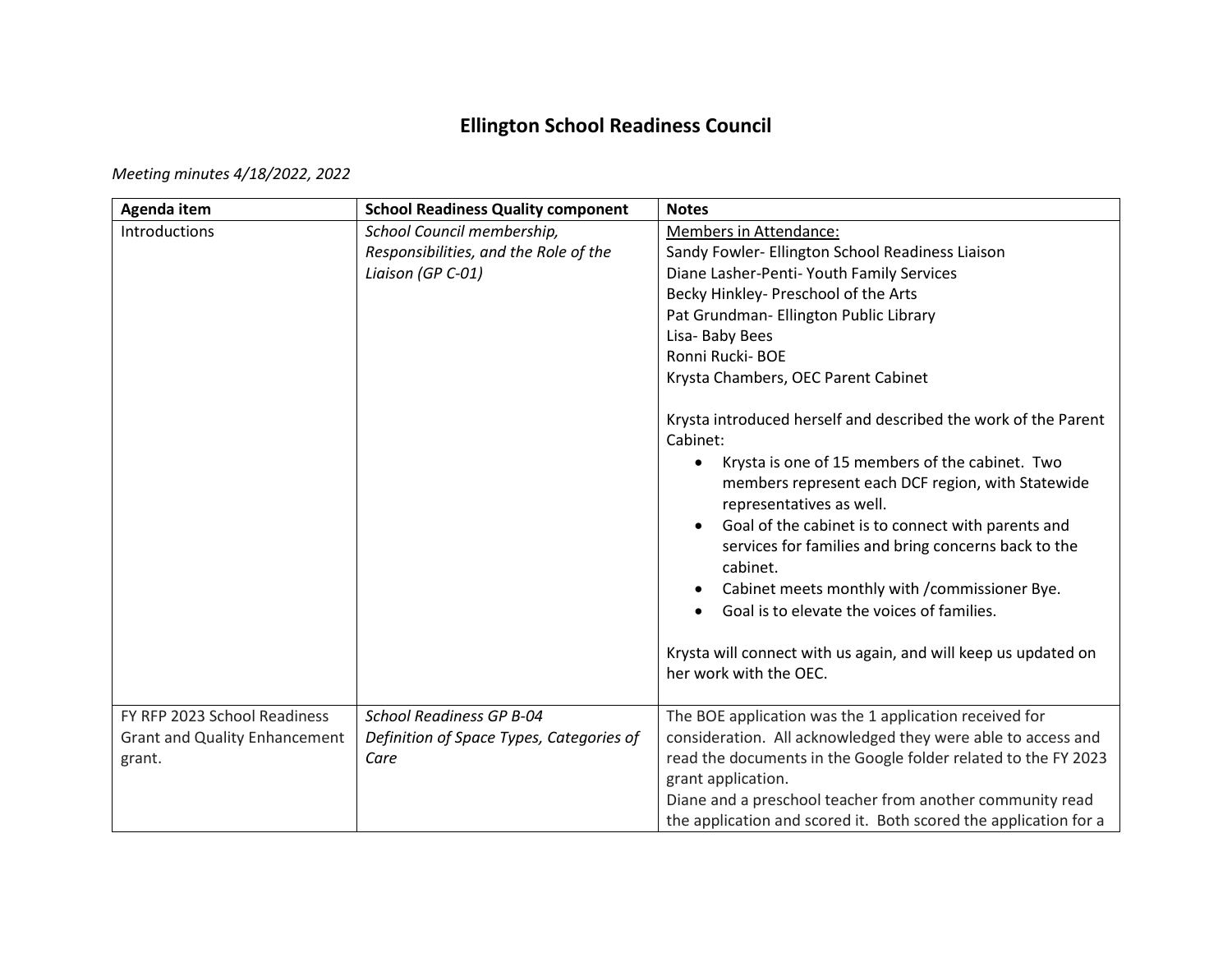|                                                          |                                                                                          | total of 115 out of 125 points, with deductions taken for the<br>licensing status (BOE programs are not licensed through the<br>OEC) and the NAEYC Accreditation status (the BOE is currently<br>waiting for a visit). Comments included the strong<br>collaborations, the many resources, and the curriculum aligned<br>with the ELDS.<br>Diane made a motion, seconded by Pat, to approve the BOE<br>RFP for funding for the FY 2023 as presented, motion carries.                                                                                                                                                                                                                                                                                                                                                                                                                                   |
|----------------------------------------------------------|------------------------------------------------------------------------------------------|--------------------------------------------------------------------------------------------------------------------------------------------------------------------------------------------------------------------------------------------------------------------------------------------------------------------------------------------------------------------------------------------------------------------------------------------------------------------------------------------------------------------------------------------------------------------------------------------------------------------------------------------------------------------------------------------------------------------------------------------------------------------------------------------------------------------------------------------------------------------------------------------------------|
| <b>Quality Enhancement Grant</b>                         | <b>School Readiness GP B-04</b><br>Definition of Space Types, Categories of<br>Care      | One QE application was received by the BOE.<br>The requested funding includes<br>2550.00 for training/workshops to support transition to<br>$\bullet$<br>k activities for community programs<br>1331.00 for materials and supplies to support transition<br>to K activities for community based programs<br>Pat made a motion, seconded by Diane, to approve the BOE<br>Quality Enhancement application as presented, motion carries.                                                                                                                                                                                                                                                                                                                                                                                                                                                                  |
| New legislation pertaining to<br><b>School Readiness</b> | School Council membership,<br>Responsibilities, and the Role of the<br>Liaison (GP C-01) | A new law requires (1) that at least 25% of the membership of<br>each local school readiness council consist of parents of<br>program-eligible children and (2) the council to document<br>efforts to ensure that the racial, ethnic, and socioeconomic<br>composition of the council reflects that of the town.<br>Diane is heading up a small group to develop a questionnaire to<br>gather data on Council representation, as well as optimal times<br>to hold meetings. The survey questions have been sent to Sara<br>who has someone at the BOE who can develop the survey. We<br>have had difficulty recruiting family members to participate,<br>and are considering holding at least some of the meetings at<br>night.<br>Lisa asked if employees with children can serve, and this would<br>be a great addition to the Council.<br>Pat asked about total membership, which stands now at 20. |